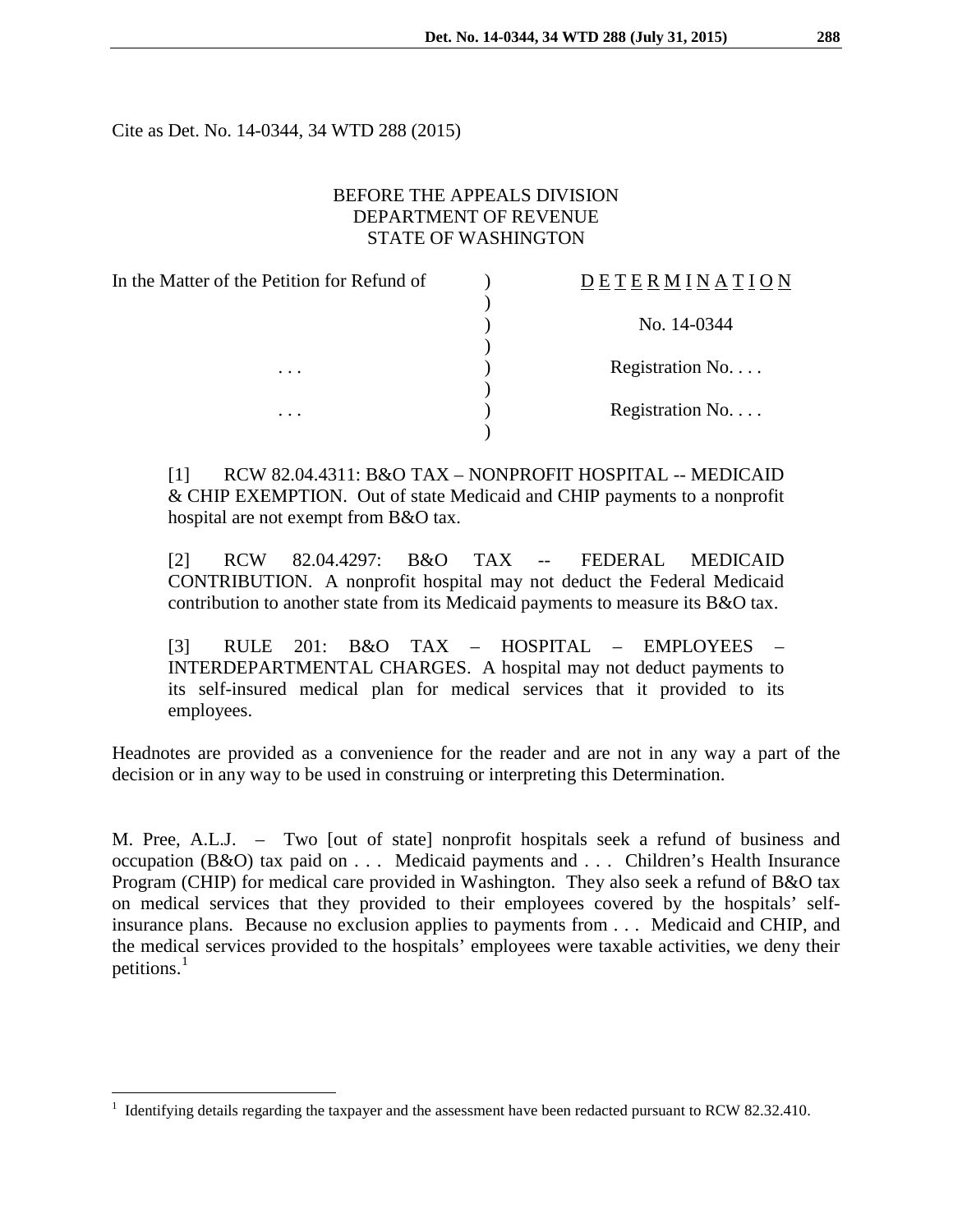#### ISSUES

- 1. Under RCW 82.04.4311, may nonprofit hospitals exclude [out of state]. . . Medicaid and [out of state]... CHIP payments from their measure of B&O tax?
- 2. If the [out of state]. . . Medicaid and CHIP payments are not excludable under RCW 82.04.4311, may the hospitals exclude the federal contributions to [the state] for the Medicaid services from the B&O tax under RCW 82.04.4297?
- 3. Under WAC 458-20-201 (Rule 201), may hospitals exclude payments from their measure of B&O tax for medical services that they provide to their employees when the payments are from their trust accounts for their self-insured medical services plans?

## FINDINGS OF FACT

[Taxpayers] are two nonprofit medical centers providing health care services. They operate two hospitals and clinics in Washington. They receive payments from [out of state] for medical services that they provide to [out of state] residents covered by Medicaid and CHIP. The taxpayers also provide services for their employees covered by the taxpayers' self-insurance medical plan.

The taxpayers applied for a refund from the Department of Revenue (Department) for the period from December 1, 2007 through December 31, 2008. The Department's Audit Division reviewed the refund request, and allowed it in part, and denied it in part. The taxpayers appealed the refund denials. \$. . . in B&O tax is in dispute.

The taxpayers have identified two issues. First, they contend . . . Medicaid and . . . CHIP payments should be deducted from the measure of B&O tax. Second, the taxpayers contend that payments from their medical plan trust account for medical services that they provided to their employees should be exempt from B&O tax as interdepartmental charges.

One of the taxpayers' hospitals is [near] Washington's . . . border and serves many [out of state] patients. The [other] state . . . pays the taxpayers for medical services covered by [the other state's]. . . Medicaid program and CHIP. Medicaid provides health coverage for some lowincome people, families and children, pregnant women, the elderly, and people with disabilities. CHIP provides health coverage to children in families that have incomes too high to qualify for Medicaid, but cannot afford private coverage. Medicaid and CHIP are administered by the states, but jointly funded by the federal government and states. *See* 42 CFR §430. The taxpayers paid B&O tax on the [the other state's]. . . Medicaid and CHIP payments, and seek to have the B&O tax refunded. In the alternative, the taxpayers seek to have the federal portion of Medicaid and CHIP payments refunded. $^{2}$  $^{2}$  $^{2}$ 

The taxpayers maintain a self-insured medical plan to cover the costs of their employees. As the taxpayers compensate their employees for their work, the taxpayers pay money into a trust account administered by an independent fiduciary. When employees incur medical costs for

<span id="page-1-0"></span><sup>&</sup>lt;sup>2</sup> The applicable percentages are set by the Department of Health and Human Services and can be found at http://aspe.hhs.gov/health/reports/2014/FMAP2015/fmap15.cfm (last visited October 10, 2014).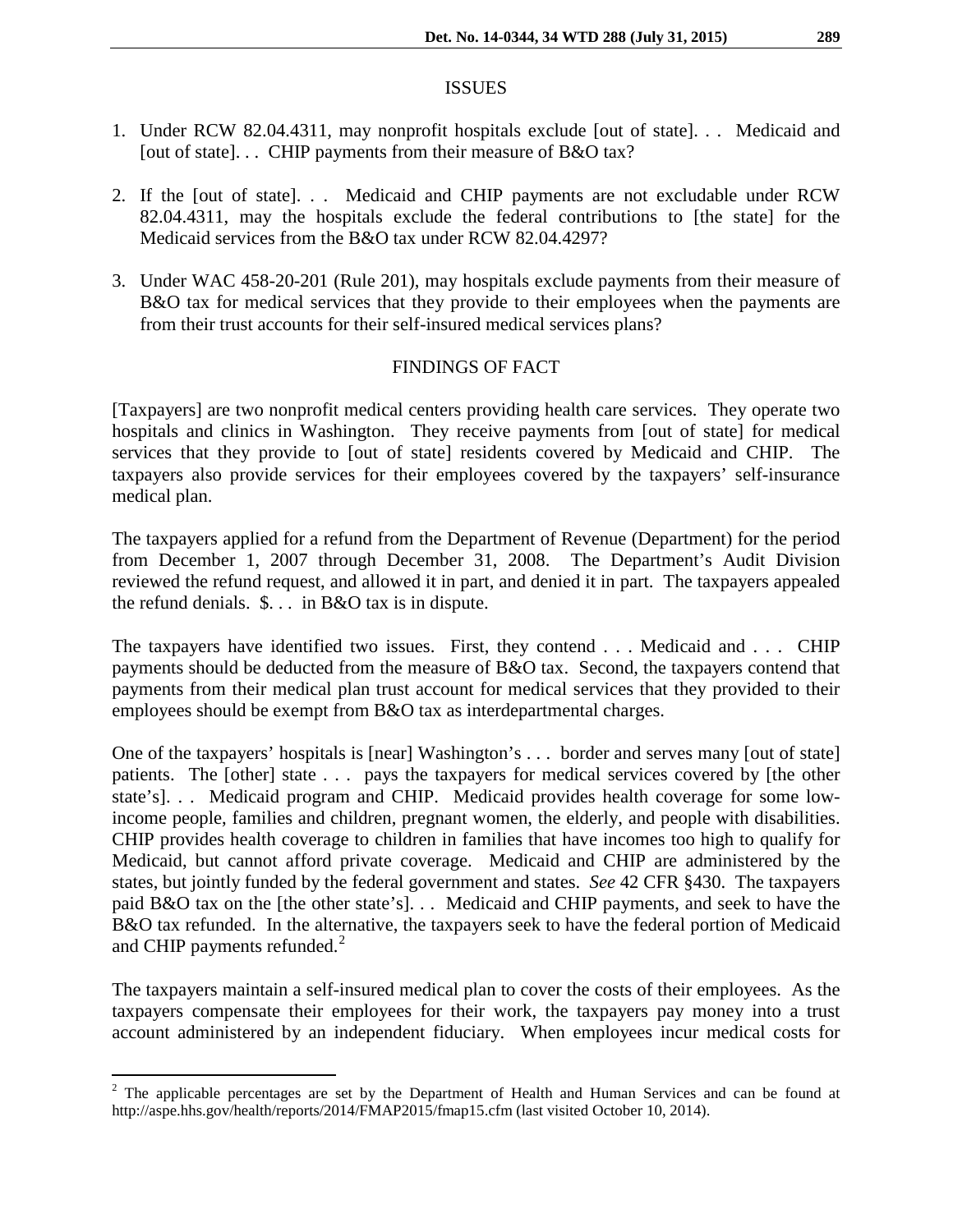services covered under the taxpayers' plan, money is drawn from the account either to pay third party providers or the taxpayers. The taxpayers contend that the funds for services they provide are merely transferred from one of their accounts to another bank account that they control "in order to ease the compliance burden associated with Medicare reporting requirements."<sup>[3](#page-2-0)</sup>

## ANALYSIS

The B&O tax is imposed for the privilege of engaging in business in Washington. RCW 82.04.220. The term "business" includes "all activities engaged in with the object of gain, benefit, or advantage to the taxpayer or another person or class, directly or indirectly." RCW 82.04.140. The legislature intended to impose the B&O tax on virtually all business activities carried on within the state. *Time Oil Co. v. State*, 79 Wn.2d 143, 146, 483 P.2d 628 (1971). The taxpayers' medical services in Washington constitute engaging in business.

The measure of B&O tax is the gross proceeds of sales, or the gross income of the business. RCW 82.04.220. RCW 82.04.080 defines "gross income of the business:"

"Gross income of the business" means the value proceeding or accruing by reason of the transaction of the business engaged in and includes gross proceeds of sales, compensation for the rendition of services, gains realized from trading in stocks, bonds, or other evidences of indebtedness, interest, discount, rents, royalties, fees, commissions, dividends, and other emoluments however designated, all without any deduction on account of the cost of tangible property sold, the cost of materials used, labor costs, interest, discount, delivery costs, taxes, or any other expense whatsoever paid or accrued and without any deduction on account of losses.

The taxpayers seek a deduction from its gross income . . . under RCW 82.04.4311, which provides in subsection (1):

A public hospital that is owned by a municipal corporation or political subdivision, or a nonprofit hospital, or a nonprofit community health center, or a network of nonprofit community health centers, that qualifies as a health and social welfare organization as defined in RCW 82.04.431, may deduct from the measure of tax amounts received as compensation for health care services covered under the federal medicare program authorized under Title XVIII of the federal social security act; medical assistance, children's health, or other program under chapter 74.09 RCW; or for the state of Washington basic health plan under chapter 70.47 RCW. The deduction authorized by this section does not apply to amounts received from patient copayments or patient deductibles.

As a nonprofit hospital, the Audit Division recognized that the taxpayers could deduct federal Medicare payments and Washington State Medicaid payments. Our first issue is whether the taxpayers could deduct [out of state] Medicaid payments. RCW 82.04.4311(1) limits the deduction to "compensation for health care services covered under:"

<span id="page-2-0"></span><sup>&</sup>lt;sup>3</sup> From taxpayers' post hearing letter, dated Oct. 3, 2014.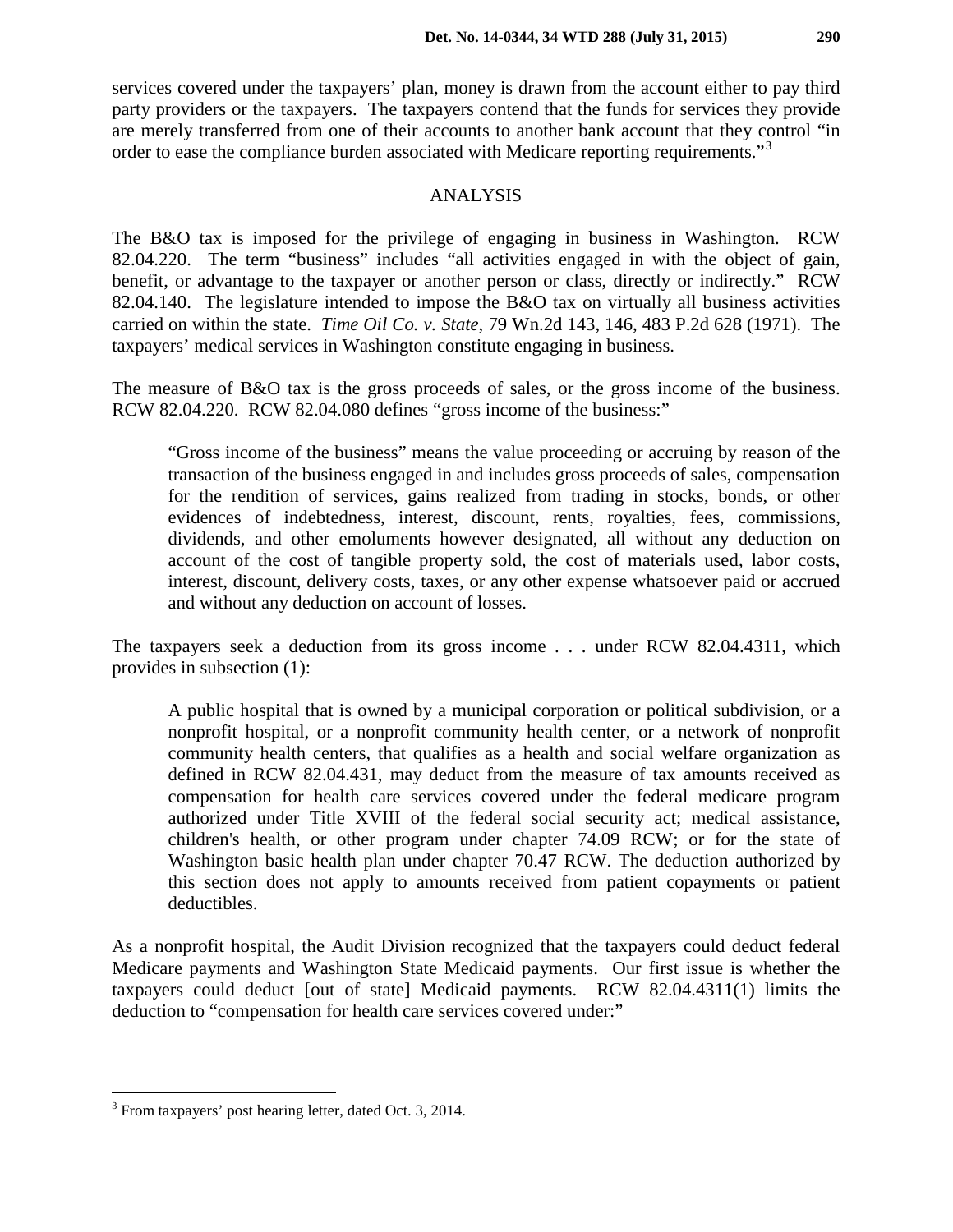- (1) "The federal Medicare program authorized under Title XVIII of the federal social security act;"
- (2) "Medical assistance, children's health, or other program under chapter 74.09 RCW;" or
- (3) "For the state of Washington basic health plan under chapter 70.47 RCW."

The taxpayers' [out of state] Medicaid and [out of state] CHIP receipts are not from any of these programs. The taxpayers argue that the second phrase, "medical assistance, children's health, or other program under chapter 74.09 RCW;" should apply to Medicaid payments from all states as well as CHIP payments. We must determine whether that second phrase applies only to Medicaid and CHIP payments from Washington, or whether Medicaid and CHIP payments from other states are also included in these medical programs under chapter 74.09 RCW.

The goal of interpreting a statute is to carry out the intent of the legislature. *Lake v. Woodcreek Homeowners Ass'n,* 169 Wn.2d 516, 526, 243 P.3d 1283 (2010). Statutory interpretation begins with the statute's plain meaning. *Id.* The statute's plain meaning is discerned from the ordinary meaning of the language at issue, the statute's context, related provisions, and the statutory scheme as a whole. *Id.* The "plain meaning" of a statutory provision is to be discerned from the ordinary meaning of the language at issue, as well as from the context of the statute in which that provision is found, related provisions, and the statutory scheme as a whole. *Wash. Pub. Ports Ass'n v. Dep't of Revenue*, 148 Wn.2d 637, 645, 62 P.3d 462 (2003); *Dep't of Ecology v. Campbell & Gwinn L.L.C.*, 146 Wn.2d 1, 10-12, 43 P.3d 4, 9 (2002).

Examining the plain meaning of this text, all these terms must be read together. Thus, only payments covered by the medical assistance program or children's health program (or other program) authorized under chapter 74.09 RCW are exempt from taxation. Chapter 74.09 RCW refers to Washington's codification of the federal Medicaid and CHIP programs. *See*  74.09.010(1) (Medicaid) and 74.09.010(11) (CHIP). Therefore, only payments authorized by Washington's Medicaid and CHIP programs are exempt.

Medicaid is [authorized] under RCW 74.09.510, which provides, "Medical assistance may be provided in accordance with eligibility requirements established by the authority, as defined in the social security Title XIX state plan for mandatory categorically needy persons . . . ." "Authority" means the Washington state health care authority. RCW 7[4](#page-3-0).09.010(1).<sup>4</sup> We find no authority in chapter 74.09 RCW for payments under [out of state] Medicaid or CHIP programs. We conclude that the taxpayers could not deduct [out of state] Medicaid payments under RCW  $82.04.4311(2).^{5}$  $82.04.4311(2).^{5}$  $82.04.4311(2).^{5}$ 

<span id="page-3-0"></span> $4$  The CHIP program is defined in RCW 74.09.010(2).

<span id="page-3-1"></span><sup>&</sup>lt;sup>5</sup> The taxpayers also contend that Medicaid payments, covered by Title XIX of the federal Social Security Act, are included in the second phrase, thereby qualifying [out of state] Medicare payments under the exemption. Yet, while the first phrase of the RCW 82.04.4311 expressly states "Title XVIII of the federal social security act," the second phrase did not include the Title XIX language that the taxpayers argue should apply. Rather, the legislature used other language, referring to chapter 74.09 RCW, Washington law, not federal law. Where the legislature uses certain statutory language in one instance, and different language in another, there is a difference of legislative intent. *United Parcel Service, Inc. v. Dep't of Revenue*, 102 Wn.2d 355, 362, 687 P.2d 186 (1984); *Agrilink Foods, Inc. v. Dep't of Revenue*, 153 Wn.2d 392, 397, 103 P.3d 1226 (2005). Therefore, in the second phrase, the legislature intended to limit the deduction to programs under chapter 74.09 RCW.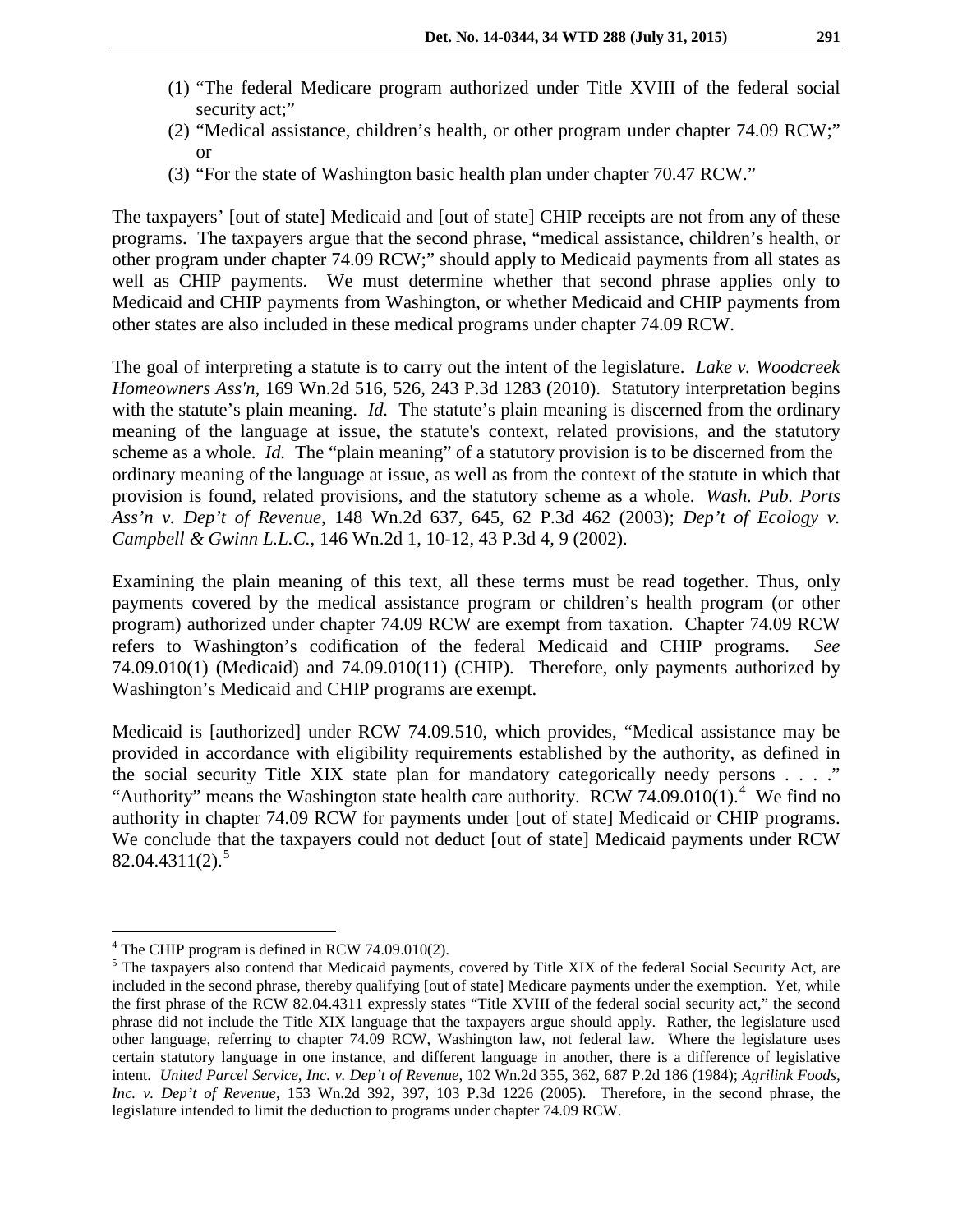In computing tax there may be deducted from the measure of tax amounts received from the United States or any instrumentality thereof or from the state of Washington or any municipal corporation or political subdivision thereof as compensation for, or to support, health or social welfare services rendered by a health or social welfare organization, as defined in RCW 82.04.431, or by a municipal corporation or political subdivision, except deductions are not allowed under this section for amounts that are received under an employee benefit plan.

To qualify for the RCW 82.04.4297 deduction, the receipts must be from "the United States or any instrumentality thereof or from the state of Washington or any municipal corporation or political subdivision thereof." [The state] pays the taxpayers for medical services covered by ... Medicaid. Those receipts are not from the United States, its instrumentalities, Washington or its political subdivisions. Therefore, we conclude that the taxpayers do not qualify for the RCW 82.04.4297 deduction.

Finally, the taxpayers seek to exclude payments from their medical benefit plan for medical services that they provide to their employees as interdepartmental charges. . . . Rule 201 defines "[interdepartmental] charges" as "amounts credited to the sales account or other gross income account of a taxpayer for goods, materials or services furnished by one department or branch of a business organization to another department or branch of the same business concern or firm." The taxpayers provide medical services to their employees, not to other departments of the taxpayers. As part of its compensation for its employees, the taxpayers pay into the plan. The taxpayers' payments into the plan are labor costs, and the plan's payments to the taxpayers are for medical services provided to the employees. Those services are not provided for the taxpayers, but by the taxpayers for their employees.

Under the broad definition of gross income in RCW 82.04.080, a service provider may not deduct from its gross income any of its own costs of doing business, including its labor costs. *Rho Co. v. Dep't of Revenue*, 113 Wn.2d 561, 582-583, 782 P.2d 986 (1989); *Pilcher v. Dep't of Revenue*, 112 Wn. App. 428, 436, 49 P.3d 947 (2002). If the funds advanced by the self-insured medical plan were the taxpayers' gross income, the taxpayers could not deduct their income from medical services for their employees.

The taxpayers also maintain that their recording of the value of their work done for their employees was not taxable under the Court's ruling in *Weyerhaeuser v. Dep't of Revenue,* 106 Wn.2d 557, 723 P.2d 1141 (1986) because the transfers were merely a management and reporting tool. According to the taxpayers the transfers served no substantive purpose. Unlike *Weyerhaeuser,* the taxpayers provided real medical services for their employees. The services were not "imputed" as was the interest in *Weyerhaeuser.* The money transferred for those services was gross income to the taxpayers under RCW 82.04.080.